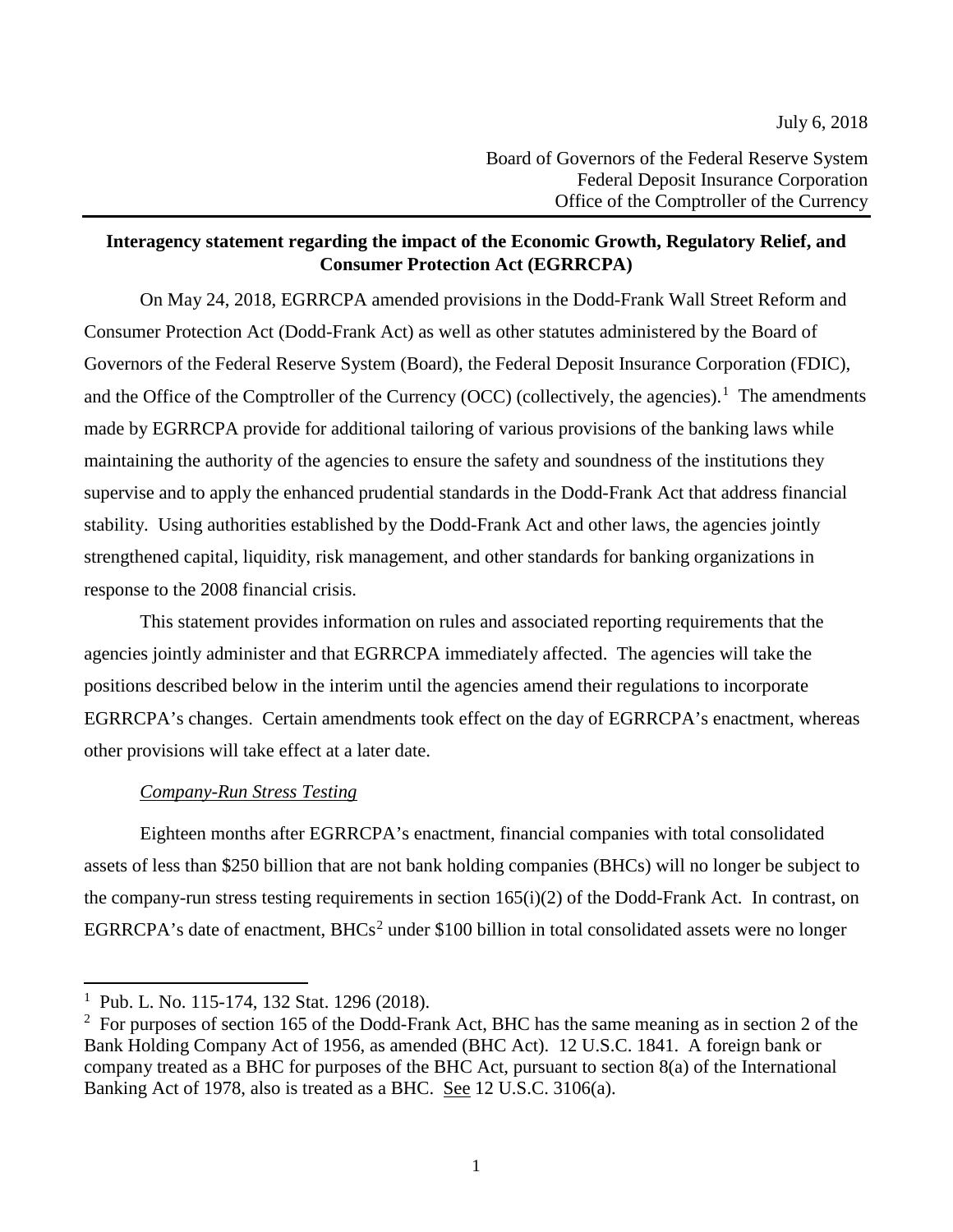subject to section  $165(i)(2)$ . The agencies' regulations implementing company-run stress testing provide that the agencies may extend any deadline relating to company-run stress testing.<sup>[3](#page-1-0)</sup> In order to avoid unnecessary burden for depository institutions and to maintain consistency between BHCs and depository institutions, [4](#page-1-1) the agencies are extending the deadlines for all regulatory requirements related to company-run stress testing for depository institutions with average total consolidated assets of less than \$100 billion until November 25, 2019 (at which time both statutory exemptions will be in effect). [5](#page-1-2)

### *Resolution Plans*

Consistent with EGRRCPA, the Board and FDIC will not enforce the final rules establishing resolution planning requirements in a manner inconsistent with the amendments made by EGRRCPA to section 1[6](#page-1-3)5 of the Dodd-Frank Act.<sup>6</sup>

### *Volcker Rule*

l

EGRRCPA amends section 13 of the BHC Act by narrowing the definition of banking entity and revising the statutory provisions related to the naming of covered funds, effective on EGRRCPA's date of enactment. The agencies will not enforce the final rule implementing section 13 of the BHC Act in a manner inconsistent with the amendments made by EGRRCPA to section 13 of the BHC Act.<sup>[7](#page-1-4)</sup> The agencies also intend to address the statutory amendments through a separate rulemaking process.

## *High Volatility Commercial Real Estate (HVCRE) Exposures*

EGRRCPA provides that, effective upon enactment, the agencies may only require a depository institution to assign a heightened risk weight to an HVCRE exposure if such exposure is an "HVCRE ADC Loan," as defined in section 214 of EGRRCPA. Accordingly, a depository institution is permitted

<span id="page-1-0"></span><sup>3</sup> 12 CFR 46.4(a)(1) (OCC), 252.3(b) (Board), 325.1 (FDIC).

<span id="page-1-1"></span><sup>&</sup>lt;sup>4</sup> Depository institutions include national banks, savings associations, state member banks, and state non-member banks.

<span id="page-1-2"></span> $<sup>5</sup>$  For purposes of this paragraph, total consolidated assets will be determined in a manner consistent</sup> with the agencies' regulations implementing the company-run stress testing requirements in section 165(i)(2) of the Dodd-Frank Act. 12 CFR 46.3(a) (OCC), Part 252 (Board), Part 325 (FDIC).

<span id="page-1-3"></span><sup>&</sup>lt;sup>6</sup> For purposes of this paragraph, total consolidated assets will be determined in a manner consistent with section 2(f) of the agencies' rules that jointly implement section 165(d) of the Dodd-Frank Act. 12 CFR Part 243 (Board), Part 381 (FDIC).

<span id="page-1-4"></span><sup>&</sup>lt;sup>7</sup> See Proposed Revisions to Prohibitions and Restrictions on Proprietary Trading and Certain Interests in, and Relationships With, Hedge Funds and Private Equity Funds, Fed. Reg. (2018), available at https://www.federalreserve.gov/newsevents/pressreleases/bcreg20180530a.htm.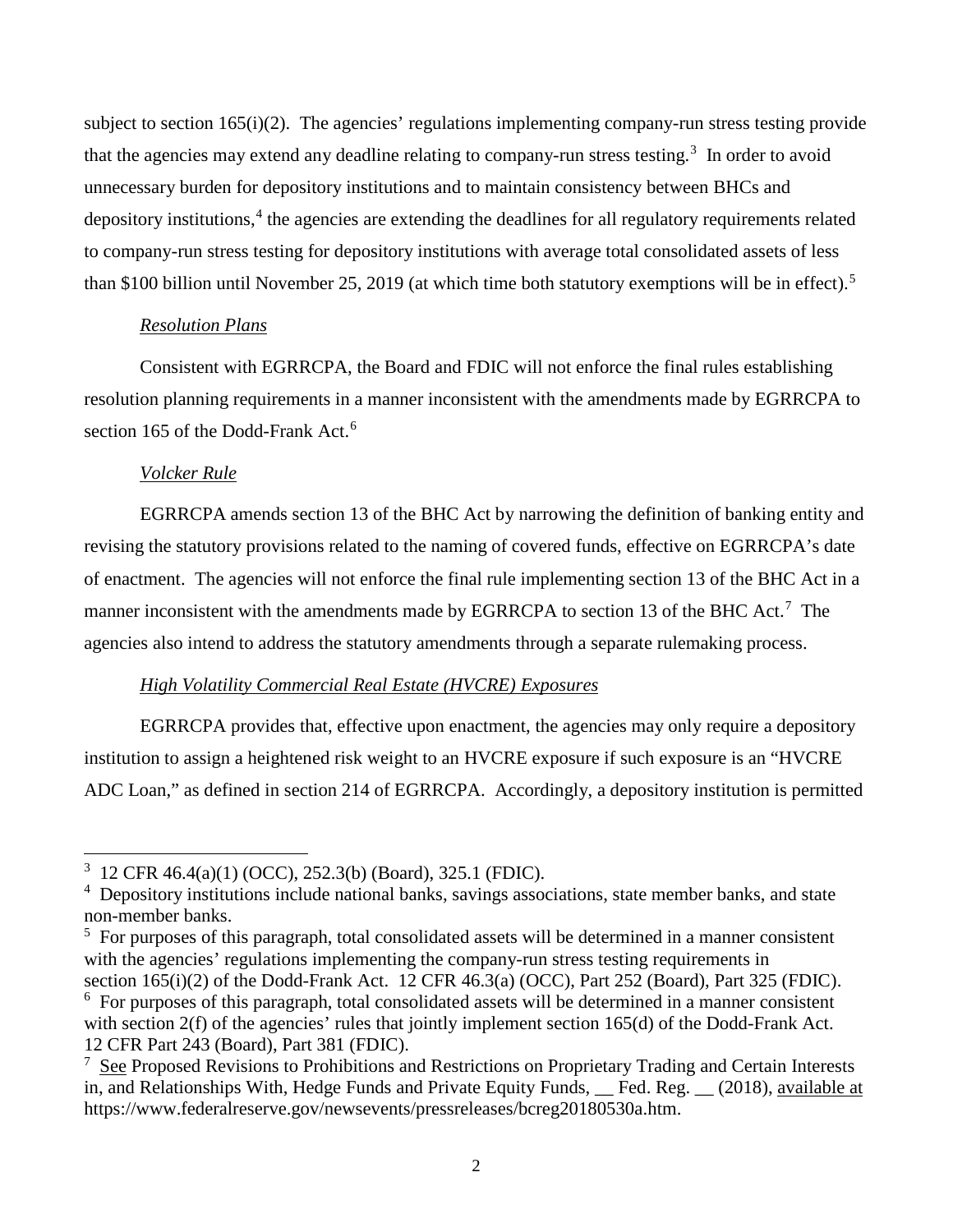to risk-weight at 150 percent only those commercial real estate exposures it believes meet the statutory definition of HVCRE ADC Loan. When reporting HVCRE exposures on Schedule RC-R, Part II of the Consolidated Reports of Condition and Income (Call Report), depository institutions may use available information to reasonably estimate and report only HVCRE ADC Loans. Depository institutions may refine these estimates in good faith as they obtain additional information but will not be required to amend previously filed regulatory reports as these estimates are adjusted. Alternatively, a depository institution may also continue to report and risk-weight HVCRE exposures in a manner consistent with the current instructions to the Call Report, until the agencies take further action. Furthermore, to avoid the regulatory burden associated with different definitions for HVCRE exposures within a single organization, the Board will not take action to require a BHC, savings and loan holding company, or intermediate holding company of a foreign bank to estimate and report HVCRE on Schedule HC-R, Part II of the FR Y-9C consistent with the existing regulatory requirements and reporting form instructions if the holding company reports HVCRE in a manner consistent with its subsidiary depository institution(s). A holding company may also continue to report and risk-weight HVCRE exposures in a manner consistent with the current instructions to Schedule HC-R, Part II of the FR Y-9C.

#### *Examination Cycle*

l

EGRRCPA increases the total asset threshold for well-capitalized insured depository institutions to be eligible for an 18-month examination cycle from \$1 billion to \$3 billion, making an 18-month examination cycle available to a larger number of "1-rated" institutions, and authorizes the agencies to make corresponding changes for "2-rated" institutions. The agencies intend to engage in rulemaking to implement these provisions.

### *Municipal Obligations as High-Quality Liquid Assets (HQLA)*

EGRRCPA provides that the agencies shall treat certain municipal obligations as HQLA for purposes of their final rules establishing a liquidity coverage ratio and in other regulations incorporating the term HQLA (collectively, liquidity regulations).<sup>[8](#page-2-0)</sup> EGRRCPA also provides that the agencies shall amend their liquidity regulations to implement these changes no later than 90 days after the enactment of

<span id="page-2-0"></span><sup>8</sup> See Liquidity Coverage Ratio: Liquidity Risk Measurement Standards, 79 Fed. Reg. 61439 (October 10, 2014), and Liquidity Coverage Ratio: Treatment of U.S. Municipal Securities as High-Quality Liquid Assets, 81 Fed. Reg. 21223 (April 11, 2016).